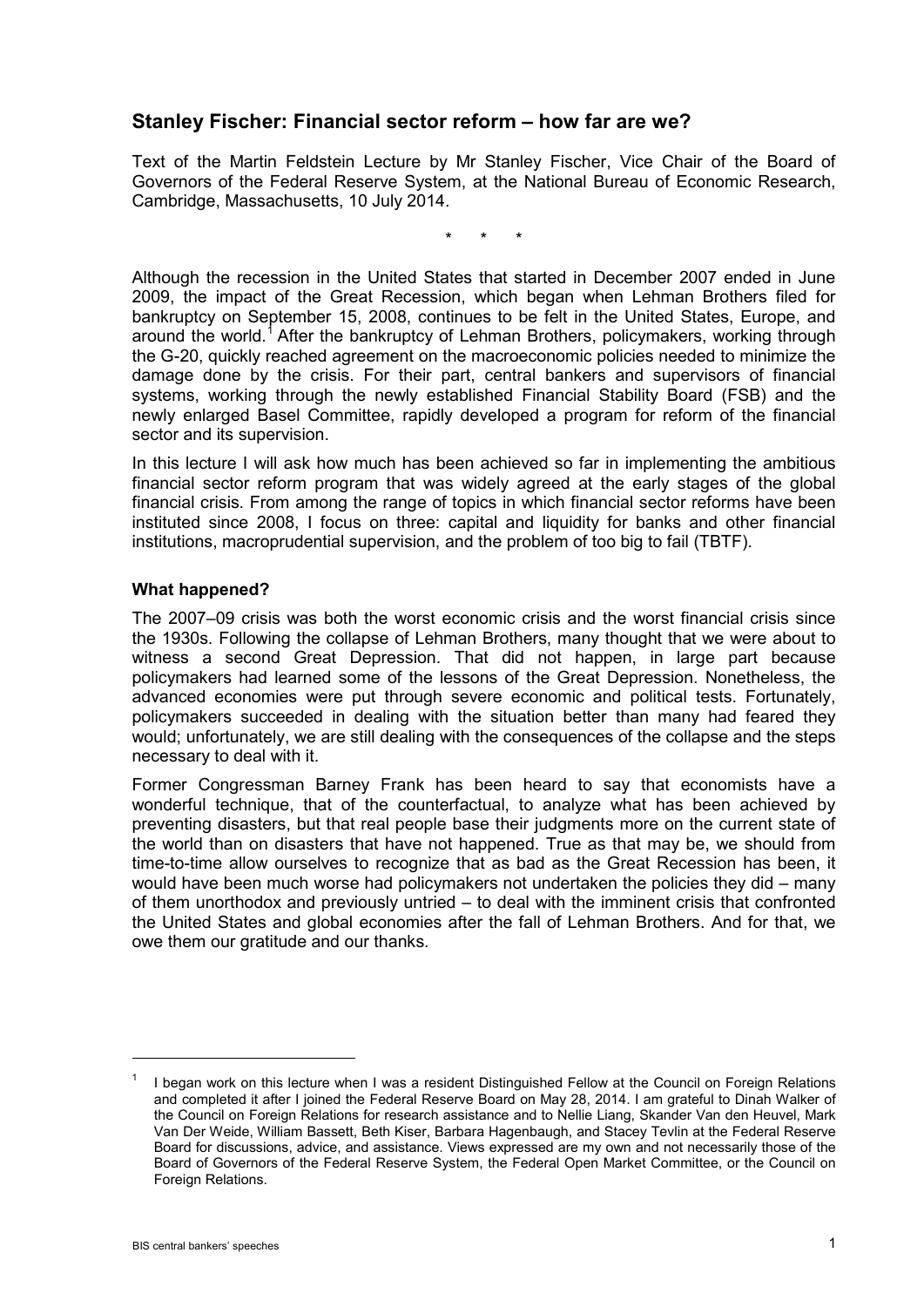## **The financial sector reform program**

Several financial sector reform programs were prepared within a few months after the Lehman Brothers failure. These programs were supported by national policymakers, including the community of bank supervisors.

The programs – national and international – covered some or all of the following nine areas: $2$ (1) to strengthen the stability and robustness of financial firms, "with particular emphasis on standards for governance, risk management, capital and liquidity"<sup>[3](#page-1-1)</sup> (2) to strengthen the quality and effectiveness of prudential regulation and supervision; (3) to build the capacity for undertaking effective macroprudential regulation and supervision; (4) to develop suitable resolution regimes for financial institutions; (5) to strengthen the infrastructure of financial markets, including markets for derivative transactions; (6) to improve compensation practices in financial institutions; (7) to strengthen international coordination of regulation and supervision, particularly with regard to the regulation and resolution of global systemically important financial institutions, later known as G-SIFIs; (8) to find appropriate ways of dealing with the shadow banking system; and (9) to improve the performance of credit rating agencies, which were deeply involved in the collapse of markets for collateralized and securitized lending instruments, especially those based on mortgage finance.

Rather than seek to give a scorecard on progress on all the aspects of the reform programs suggested from 2007 to 2009, I want to focus on three topics of particular salience mentioned earlier: capital and liquidity, macroprudential supervision, and too big to fail.

#### **Capital and Liquidity Ratios**

At one level, the story on capital and liquidity ratios is very simple: From the viewpoint of the stability of the financial system, more of each is better.

This is the principle that lies behind the vigorous campaign waged by Anat Admati and Martin Hellwig to increase bank capital ratios, set out in their book, *The Bankers' New Clothes: What's Wrong with Banking and What to Do about It, and in subsequent publications.<sup>[4](#page-1-2)</sup>* 

But at what level should capital and liquidity ratios be set? In practice, the base from which countries work is agreement among the regulators and supervisors who belong to the Basel Committee on Banking Supervision (BCBS). At one time the membership consisted of the members of the G-10 plus Switzerland. It now includes the membership of the G-20 plus a few other countries.<sup>[5](#page-1-3)</sup>

Following the global crisis, the BCBS moved to the Basel III agreement, which strengthens capital requirements, as opposed to Basel II, which tried to build primarily on measures of risk capital set by internal models developed by each individual bank. This approach did not work, partly because the agreed regulatory minimum capital ratios were too low, but also because any set of risk weights involves judgments, and human nature would rarely result in choices that made for higher risk weights. In the United States, the new regulations require

<span id="page-1-0"></span> $2$  This is a combination of the areas of reform presented in the G-30 report, Group of Thirty (2009), Financial [Reform: A Framework for Financial Stability \(PDF\),](http://fic.wharton.upenn.edu/fic/Policy%20page/G30Report.pdf) (Washington, D.C.: Group of Thirty, January); the FSB report, ["Improving Financial Regulation: Report of the Financial Stability Board to G20 Leaders \(PDF\),](http://www.financialstabilityboard.org/publications/r_090925b.pdf)" Financial Stability Board, September 2009; and some that I added.

<span id="page-1-1"></span><sup>3</sup> Group of Thirty (2009), p. 21. For an incisive account of measures to deal with the TBTF problem, see the 2009 speech by my Federal Reserve Board colleague, Daniel K. Tarullo (2009), ["Confronting Too Big to Fail,](http://www.federalreserve.gov/newsevents/speech/tarullo20091021a.htm)" speech delivered at the Exchequer Club, Washington, D.C., October 21.

<span id="page-1-2"></span><sup>&</sup>lt;sup>4</sup> Anat Admati and Martin Hellwig (2013), The Bankers' New Clothes: What's Wrong with Banking and What to [Do about It](http://ideas.repec.org/h/pup/chapts/9929-1.html) (Princeton, N.J.: Princeton University Press).

<span id="page-1-3"></span><sup>5</sup> A full list of jurisdictions and institutions represented on the Basel Committee on Banking Supervision can be found at [www.bis.org/bcbs/membership.htm.](http://www.bis.org/bcbs/membership.htm)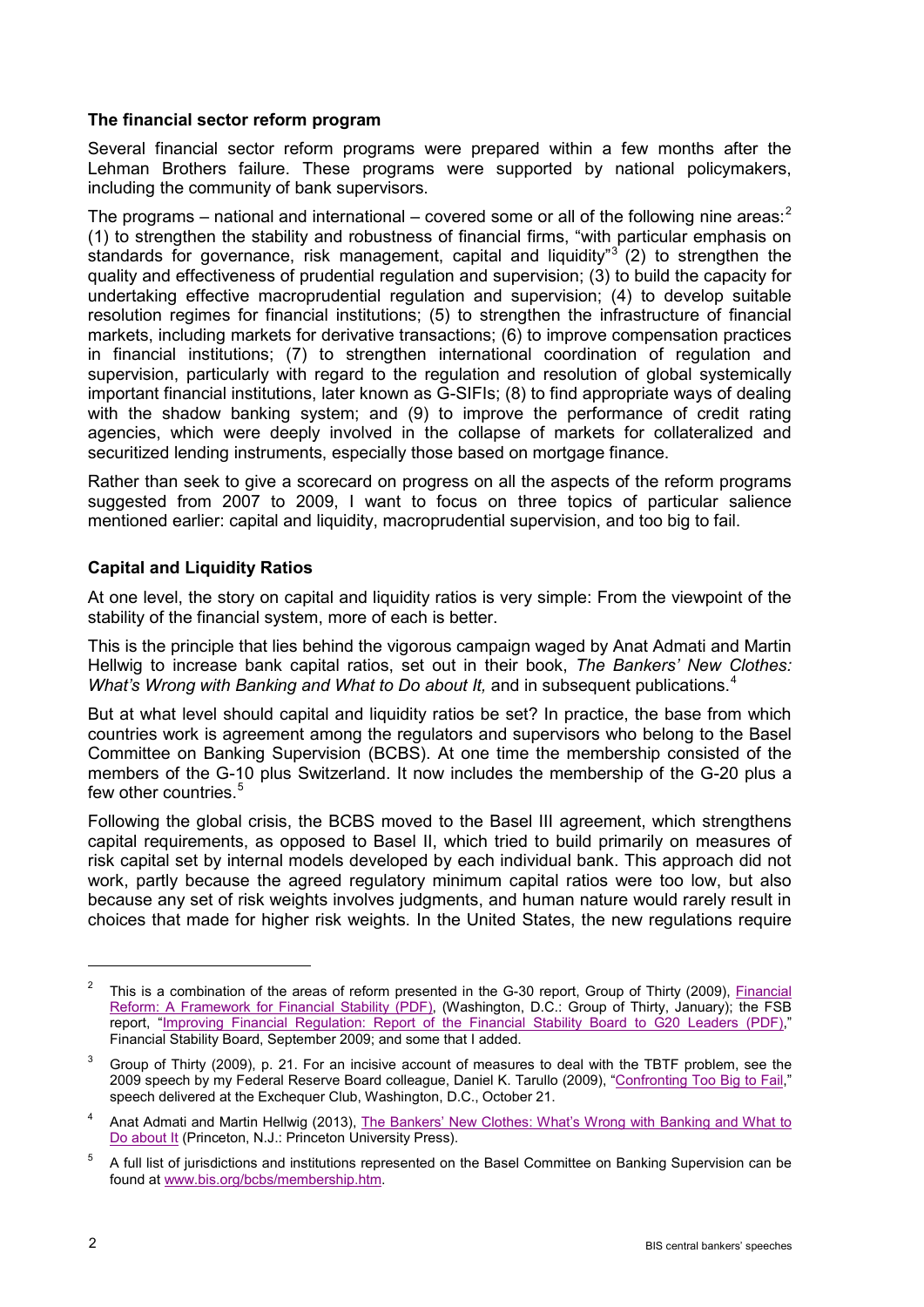large bank holding companies (BHCs) to use risk-weighted assets (RWAs) that are the greater of those produced by firms' internal models or the standardized risk weights, some of which have been raised, thus mitigating the problem of the use of internal risk ratings.

What has been achieved? Globally

- The minimum tier 1 capital ratio has been raised from 4 percent to 6 percent of RWA.
- There is a minimum common equity tier 1 capital ratio of 4.5 percent of RWA.
- There is a capital conservation buffer of 2.5 percent of RWA, to ensure that banking organizations build capital when they are able to.
- A countercyclical capital buffer has been created that enables regulators to raise risk-based capital requirements when credit growth is judged to be excessive.
- A minimum international leverage ratio of 3 percent has been set for tier 1 capital relative to *total* (i.e., not risk-weighted) on-balance-sheet assets and off-balancesheet exposures.
- There is a risk-based capital surcharge for global systemically important banks (G-SIBs) based on these firms' systemic risk.

In addition, in the United States

- The Federal Reserve is planning to propose risk-based capital surcharges for U.S. G-SIBs, based on the BCBS proposal for G-SIBs.<sup>[6](#page-2-0)</sup>
- The relevant U.S. regulators (the Fed, the Office of the Comptroller of the Currency, and the Federal Deposit Insurance Corporation (FDIC)) have raised the Basel III leverage ratio for U.S. G-SIBs to 5 percent; U.S. G-SIBs that do not achieve this ratio will face limits on their ability to distribute dividends and to pay discretionary employee bonuses.<sup>[7](#page-2-1)</sup>
- Foreign banking organizations with U.S. nonbranch assets of \$50 billion or more will have to form U.S. intermediate holding companies that will have to meet essentially the same capital requirements as U.S. BHCs with \$50 billion or more of assets.

Many of these rules do not apply to community banks, in light of their different business models.

One more point on bank capital: The Swiss and Swedish regulators have already gone far in raising capital requirements, including by requiring bail-in-able secondary holdings of capital in the form of contingent convertible capital obligations (CoCos). The United States may be heading in a similar direction, but not by using CoCos, rather by requiring minimum amounts of "gone-concern" loss absorbency – in the form of long-term debt – that would be available for internal financing recapitalization through a new orderly liquidation mechanism created by the Dodd-Frank Wall Street Reform and Consumer Protection Act (Dodd-Frank Act).

In addition to enhanced capital ratios and tougher measures of risk-based capital, the Basel III accord includes bank liquidity rules, another key element of global financial regulatory reform. The Basel Committee has agreed on the Liquidity Coverage Ratio (LCR), which is

<span id="page-2-0"></span>As my colleagues Chair Yellen and Governor Tarullo have noted, it may be appropriate to go beyond the riskbased surcharges proposed by the BCBS. The goal would be to reach a point where any remaining TBTF subsidies have been offset and where other social costs of a potential failure by the firm have been internalized.

<span id="page-2-1"></span> $<sup>7</sup>$  In addition, the subsidiary banks of the U.S. G-SIBs will need to meet a 6 percent leverage ratio to be</sup> considered well capitalized from the viewpoint of prompt corrective action regulations.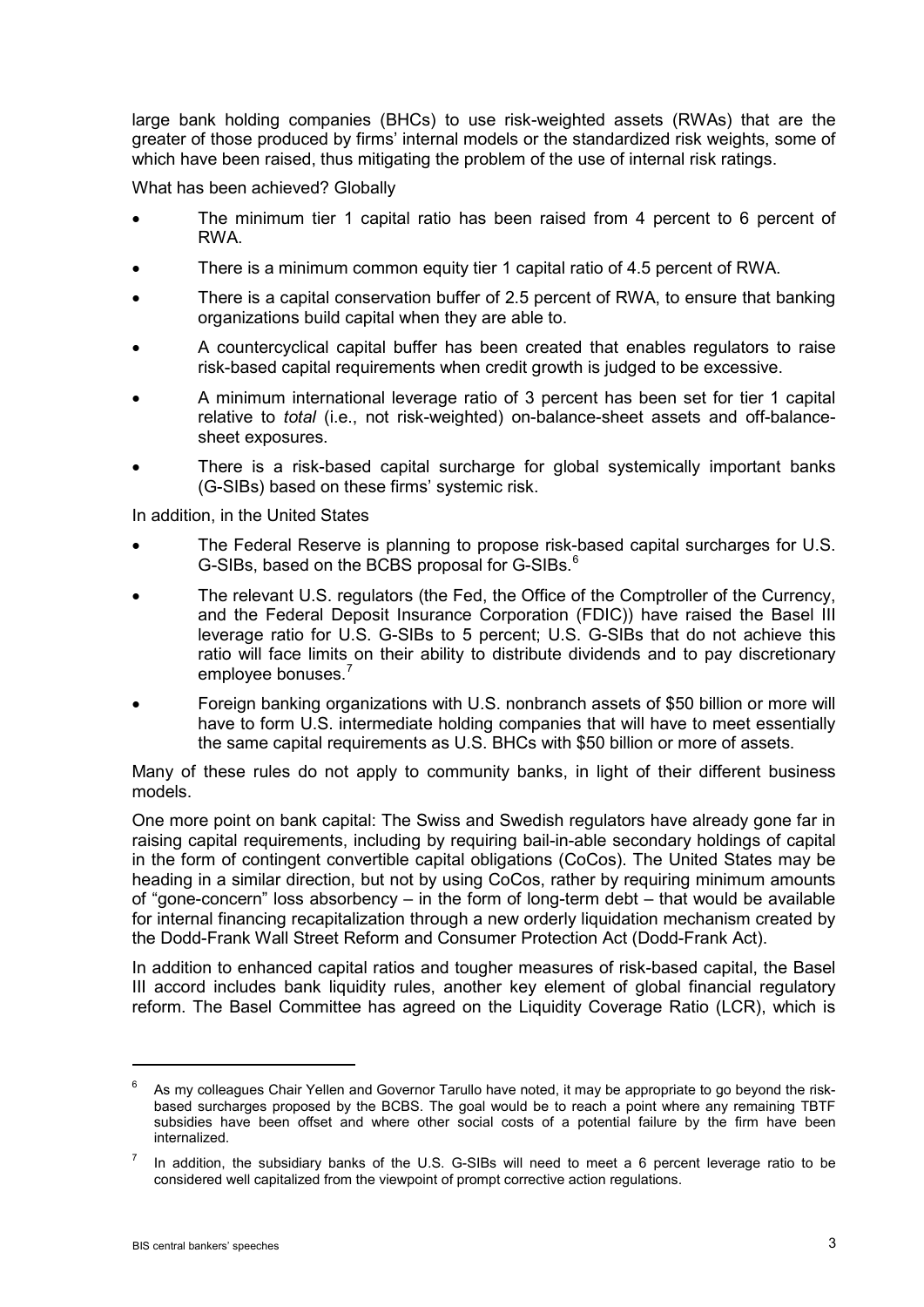designed to reduce the probability of a firm's liquidity insolvency over a 30-day horizon through a self-insurance regime of high-quality liquid assets (HQLA) to meet short-term stressed funding needs. The BCBS is also working to finalize the Net Stable Funding Ratio (NSFR), which helps to ensure a stable funding profile over a one-year horizon.

The bottom line to date: The capital ratios of the 25 largest banks in the United States have risen by as much as 50 percent since the beginning of 2005 to the start of this year, depending on which regulatory ratio you look at. For example, the tier 1 common equity ratio has gone up from 7 percent to 11 percent for these institutions. The increase in the ratios understates the increase in capital because it does not adjust for tougher risk weights in the denominator. In addition, the buffers of HQLAs held by the largest banking firms have more than doubled since the end of 2007, and their reliance on short-term wholesale funds has fallen considerably.

At the same time, the introduction of macroeconomic supervisory stress tests in the United States has added a forward-looking approach to assessing capital adequacy, as firms are required to hold a capital buffer sufficient to withstand a several-year period of severe economic and financial stress. The stress tests are a very important addition to the toolkit of supervisors, one that is likely to add significantly to the quality of financial sector supervision.

#### **Macroprudential policy and supervision**

In practice, there are two uses of the term "macroprudential supervision." [8](#page-3-0) The first relates to the supervision of the financial system as a whole, with an emphasis on interactions among financial markets and institutions. The second relates to the use of regulatory or other non-interest-rate tools of policy to deal with problems arising from the behavior of asset prices.<sup>[9](#page-3-1)</sup> For instance, when central bank governors are asked how they propose to deal with the problem of rising housing prices at a time when the central bank for macroeconomic reasons does not want to raise the interest rate, they generally reply that if the need arises, they will use macroprudential policies for that purpose. By that they mean policies that will reduce the supply of credit to the housing sector without changing the central bank interest rate.

Sector-specific regulatory and supervisory policies in the financial sector were used extensively and systematically in the United States in the period following World War II until the 1990s and are now being used in other advanced and developing countries. Elliott, Feldberg, and Lehnert review the use of such measures in the United States.<sup>[10](#page-3-2)</sup> Frequently, these policies were aimed at encouraging or discouraging activity in particular sectors, for example agriculture, exports, manufacturing, or housing; sometimes broad, non-interest-rate measures were used to try to deal with inflation or asset-price increases, for instance, the use of credit controls.

<span id="page-3-0"></span><sup>&</sup>lt;sup>8</sup> The word "macroprudential" appears to have been invented in the late 1970s and was used by Andrew Crockett and others at the Bank for International Settlements (BIS) in the 1990s and later. It began to come into central banker usage in the first decade of this century. But it was the consequences of the failure of Lehman Brothers that made it a household word. See Piet Clement (2010) "The Term 'Macroprudential': [Origins and Evolution \(PDF\),](http://www.bis.org/publ/qtrpdf/r_qt1003h.pdf)" B*IS Quarterly Review,* March, pp. 59–67.

<span id="page-3-1"></span>For an authoritative, recent statement by Chair Yellen, see Janet L. Yellen (2014), "Monetary Policy and [Financial Stability,](http://www.federalreserve.gov/newsevents/speech/yellen20140702a.htm)" speech delivered at the 2014 Michel Camdessus Central Banking Lecture, International Monetary Fund, Washington, D.C., July 2.

<span id="page-3-2"></span><sup>&</sup>lt;sup>10</sup> For a comprehensive review of the use of such policies, see Douglas J. Elliott, Greg Feldberg, and Andreas Lehnert (2013), ["The History of Cyclical Macroprudential Policy in the United States,"](http://www.federalreserve.gov/pubs/feds/2013/201329/201329abs.html) Finance and Economics Discussion Series 2013–29 (Washington: Board of Governors of the Federal Reserve System, May).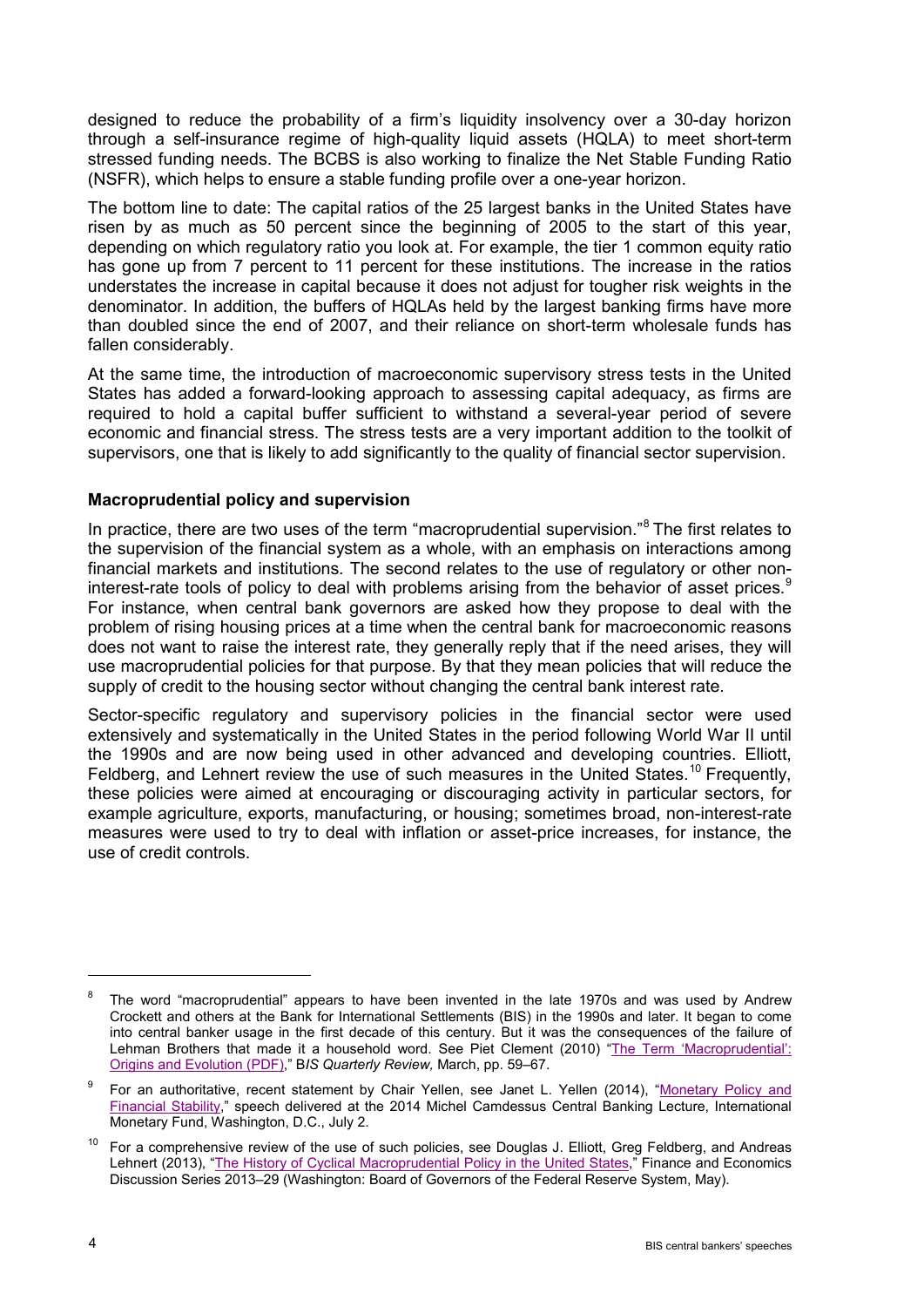The issue of how monetary policy should relate to asset-price inflation had been on the agenda of central bankers for many years before the Lehman Brothers' failure.<sup>[11](#page-4-0)</sup> The issue became more prominent in the United States in the 1990s and the first few years of this century, and temporarily culminated in the Fed's "mopping-up" approach, namely that monetary policy – meaning interest rate policy – should not react to rising asset prices or suspected bubbles except to the extent that they affect either employment and/or price stability. Operationally, this approach was much more likely to lead to action after the bubble had burst than as it was forming.<sup>[12](#page-4-1)</sup> The policy was tested in the bursting of the tech bubble in 2001 and appeared to be successful as the economy recovered from 2002 onward.<sup>[13](#page-4-2)</sup> However, the mopping-up doctrine did not include the second element of the macroprudential approach – the use of regulatory and supervisory measures to deal with undesired asset-price movements when the central bank interest rate was judged not to be available for that purpose.

At present, the word macroprudential is used primarily in the second sense – of the use of regulatory and supervisory noncentral bank interest rate tools to affect asset prices. In this sense, the use of the word takes us back to a world that central bankers thought they had left by the 1990s. $14$ 

Now, from etymology to economics: I want to review my experience with macroprudential policies – in the second sense of noninterest regulatory and supervisory policies – as Governor of the Bank of Israel to draw a few key lessons about the use of these policies. To set the background: There was no financial crisis in Israel during the Great Recession. As domestic interest rates declined along with global rates, housing prices began to rise.<sup>[15](#page-4-4)</sup> This is a normal part of the textbook adjustment mechanism and is expected to encourage an increase in the rate of homebuilding. The rate of building increased, but not sufficiently to meet the demand for housing, and prices continued to rise.

The banks are the largest financial institutions in Israel and dominate housing finance. The supervisor of banks reports to the governor of the central bank. Starting in 2010, the supervisor began to implement a series of measures to reduce the supply of housing finance by the banks. Among the measures used were increasing capital requirements and

<span id="page-4-0"></span> $11$  Among the suggested solutions was the proposal that the consumer price index should include the prices of assets as representing the costs of future consumption. See Armen A. Alchian and Benjamin Klein (1973), ["On a Correct Measure of Inflation,"](http://ideas.repec.org/a/mcb/jmoncb/v5y1973i1p173-91.html) *Journal of Money, Credit, and Banking*, vol. 5 (1), part 1, pp. 173–91.

<span id="page-4-1"></span> $12$  As is well known, support for the mopping-up approach was not unanimous, with, for example, researchers at the BIS, notably Claudio Borio and Bill White, presenting the view that monetary policy should be used to deal with asset-price inflation. See Claudio Borio and William R. White (2003), "Whither Monetary and Financial [Stability? The Implications of Evolving Policy Regimes \(PDF\),](http://www.kansascityfed.org/publicat/sympos/2003/pdf/Boriowhite2003.pdf)" paper presented at "Monetary Policy and Uncertainty: Adapting to a Changing Economy," a symposium sponsored by the Federal Reserve Bank of Kansas City, held in the Jackson Hole, Wyo., August 28-30. See also Raghuram Rajan (2005), "Has Financial [Development Made the](http://www.kansascityfed.org/publicat/sympos/2005/pdf/Rajan2005.pdf) World Riskier? (PDF)" paper presented at "The Greenspan Era: Lessons for the Future," a symposium sponsored by the Federal Reserve Bank of Kansas City, held in the Jackson Hole, Wyo., August 25–27.

<span id="page-4-2"></span> $13$  It could be argued that the low interest rates of the 2003–06 period were the result of the mopping-up approach. I do not see any necessary connection between the mopping-up doctrine and monetary policy in the period following the mopping up of the hi-tech boom.

<span id="page-4-3"></span><sup>&</sup>lt;sup>14</sup> According to the ProQuest database, of the roughly 1,600 articles referring to the term "macroprudential" after the start of the Great Recession, almost all refer to regulatory and supervisory interventions.

<span id="page-4-4"></span><sup>&</sup>lt;sup>15</sup> House prices tended to increase more rapidly in countries that did not experience a financial sector crisis during the Great Recession. For a more detailed account, see Stanley Fischer (2014), "Macroprudential Policy in Action: Israel," in George A. Akerlof, Olivier J. Blanchard, David Romer, and Joseph E. Stiglitz, eds., [What](http://ideas.repec.org/b/mtp/titles/0262027348.html)  [Have We Learned? Macroeconomic Policy after the Crisis](http://ideas.repec.org/b/mtp/titles/0262027348.html) (Cambridge, Mass.: The MIT Press), pp. 87–98.

<span id="page-4-5"></span> $16$  The supply of land to the market in Israel is fundamentally controlled by the government, which owns more than 90 percent of the land.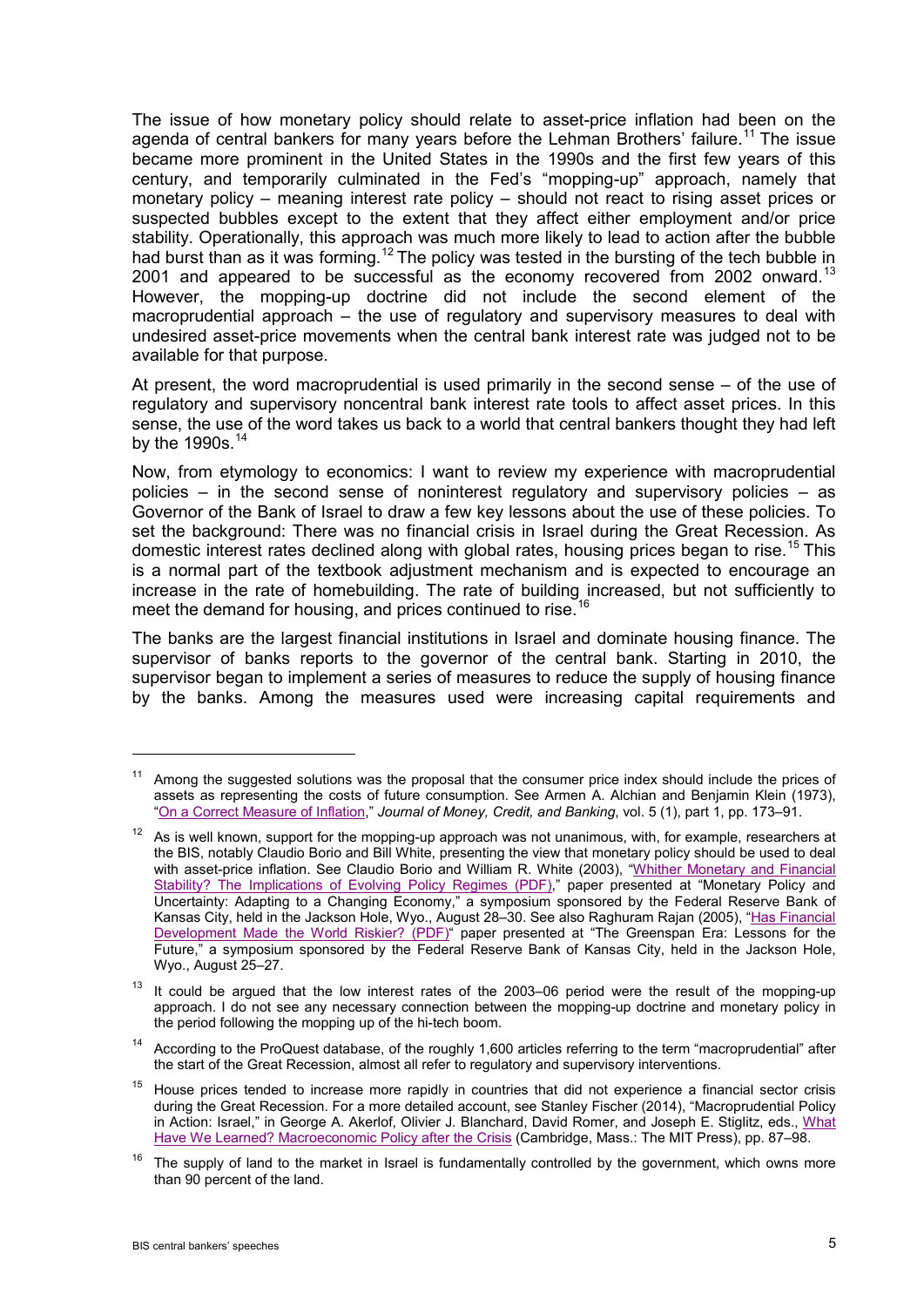provisioning against mortgages; limiting the share of any housing financing package indexed to the short-term (central bank) interest rate to one-third of the total loan, with the remainder of the package having to be linked to either the five-year real or five-year nominal interest rate; and, on different occasions, limiting the loan-to-value (LTV) and payment-to-income (PTI) ratios.[17](#page-5-0) Additional precautionary measures were implemented in the supervision of banks.<sup>[18](#page-5-1)</sup>

The most successful of these measures was the limit of one-third imposed in May 2011 on the share of any housing loan indexed in effect to the Bank of Israel interest rate. Competition among the banks had driven the spread on floating rate mortgages indexed to the Bank of Israel rate down to 60 basis points, which meant that mortgage financing was available at an extremely low interest rate. The term-structure was relatively steep, so that the requirement that the remaining two-thirds of any financing package had to be indexed to a five-year rate – whether real or nominal – made a substantial difference to the cost of housing finance. In addition, increases in both LTV and PTI ratios were moderately effective. However, increasing capital charges had very little impact in practice.

There are three key lessons from this experience. First, the Bank of Israel did not have good empirical estimates of the effectiveness of the different macroprudential measures.<sup>[19](#page-5-2)</sup> This problem is likely to be relevant in many countries in large part because we have relatively little experience of the use of such measures in recent years.<sup>[20](#page-5-3)</sup> Policymakers may thus be especially cautious in the use of measures of this type.

Second, measures aimed at reducing the demand for housing are likely to be politically sensitive.<sup>[21](#page-5-4)</sup> Their use requires either very cautious and well-aimed measures by the regulatory authorities, and/or the use by the government of subsidies to compensate some of those who end up facing more difficulty in buying housing as a result of the imposition of macroprudential measures. Indeed, it often appears that there is a conflict between cautious risk management by the lenders and the desire of society to house its people decently.

Third, there is generally a need for coordination among several regulators and authorities in dealing with macroprudential problems of both types.

There are many models of regulatory coordination, but I shall focus on only two: the British and the American. As is well known, the United Kingdom has reformed financial sector regulation and supervision by setting up a Financial Policy Committee (FPC), located in the Bank of England; the major reforms in the United States were introduced through the Dodd-Frank Act, which set up a coordinating committee among the major regulators, the Financial Stability Oversight Council (FSOC).

<span id="page-5-0"></span> $17$  For more details, see Fischer (2014).

<span id="page-5-1"></span><sup>18</sup> Mortgages in Israel are *not* nonrecourse loans; in the event of nonpayment, the lender can seek to attach other assets of the borrower in addition to the house itself.

<span id="page-5-2"></span> $19$  Typically the impact was calculated based on an estimate of how much a measure would increase the effective interest rate paid by the borrower, but this calculation generally resulted in an overestimate of the impact of the policy change.

<span id="page-5-3"></span> $20$  Elliott, Feldberg, and Lehnert (2013) present empirical results on the use of macroprudential (sense 2) measures in the United States, but their results are at too high a level of aggregation to be useful in making decisions on the deployment of specific supervisory or regulatory measures. The literature is growing. For example, Kuttner and Shim examine the effects of actions in 57 countries since the 1980s on house prices and housing credit growth. See Kenneth N. Kuttner and Ilhyock Shim (2013), "Can Non-Interest Rate Policies [Stabilise Housing Markets? Evidence from a Panel of 57 Economies,"](http://www.bis.org/publ/work433.htm) Bank for International Settlements working paper no. 433 (Basel: BIS, November).

<span id="page-5-4"></span> $21$  This is a general problem but is particularly the case in the Israeli context where the bulk of the male population is conscripted into the armed forces for three years at a relatively low salary, and there is a general view that young couples deserve to be able to buy an apartment when they marry.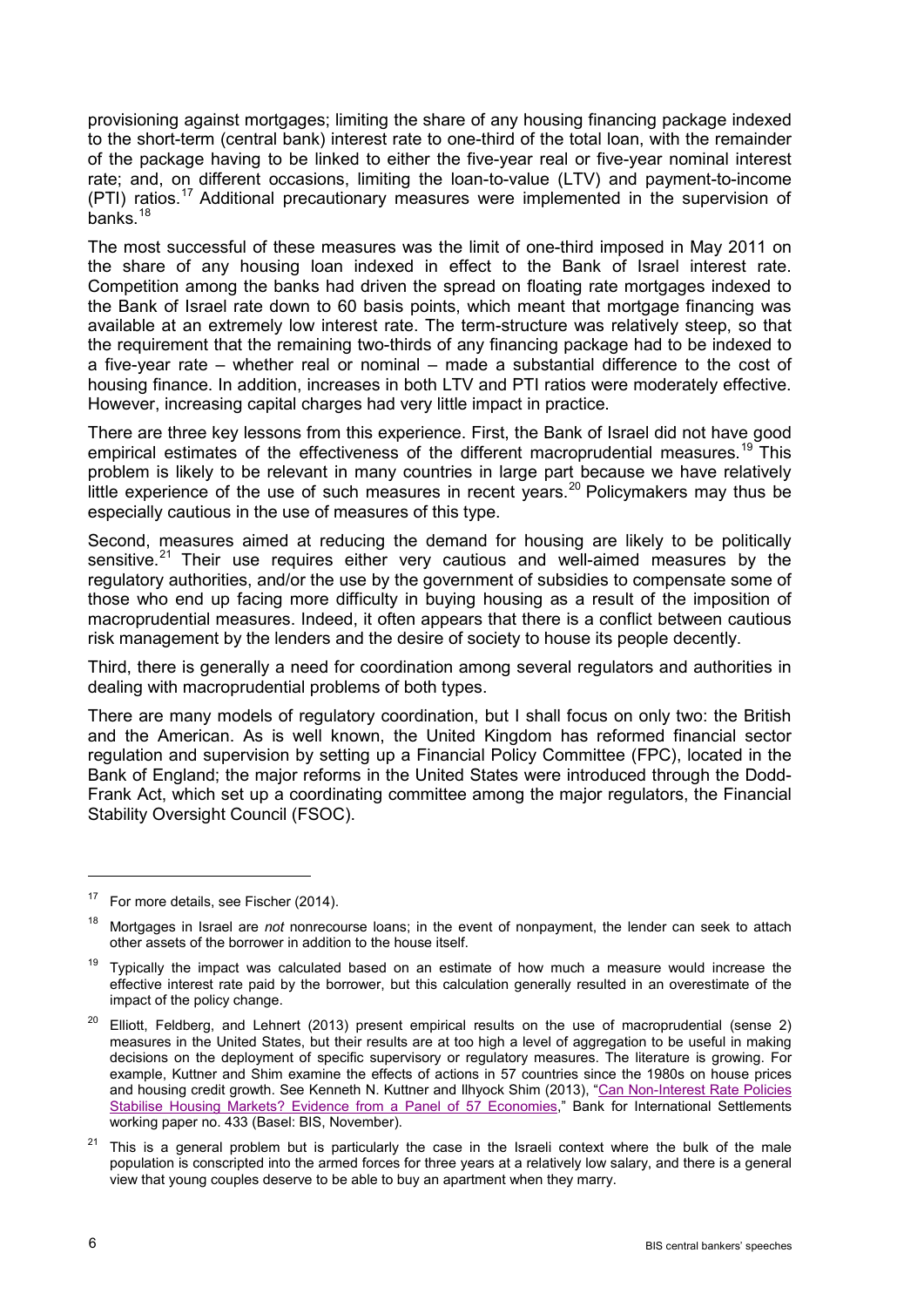In discussing these two approaches, I draw on a recent speech by the person best able to speak about the two systems from close-up, Don Kohn.<sup>[22](#page-6-0)</sup> Kohn sets out the following requirements for successful macroprudential supervision: to be able to identify risks to financial stability, to be willing and able to act on these risks in a timely fashion, to be able to interact productively with the microprudential and monetary policy authorities, and to weigh the costs and benefits of proposed actions appropriately. Kohn's cautiously stated bottom line is that the FPC is well structured to meet these requirements, and that the FSOC is not. In particular, the FPC has the legal power to impose policy changes on regulators, and the FSOC does not, for it is mostly a coordinating body.

After reviewing the structure of the FSOC, Kohn presents a series of suggestions to strengthen its powers and its independence. The first is that every regulatory institution represented in the FSOC should have the goal of financial stability added to its mandate. His final suggestion is, "Give the more independent FSOC tools it can use more expeditiously to address systemic risks."<sup>[23](#page-6-1)</sup> He does not go so far as to suggest the FSOC be empowered to instruct regulators to implement measures somehow decided upon by the FSOC, but he does want to extend its ability to make recommendations on a regular basis, perhaps on an expedited "comply-or-explain" basis.

Kohn remarks that he does not hold up the U.K. structure of macroprudential supervision as ideal for all countries at all times and further notes that the U.K. system vests a great deal of authority in a single institution, the Bank of England. This element is not consistent with the U.S. approach of dispersing power among competing institutions.

These are important, and difficult, issues. Kohn's proposals clearly warrant serious examination. It may well be that adding a financial stability mandate to the overall mandates of all financial regulatory bodies, and perhaps other changes that would give more authority to a reformed FSOC, would contribute to increasing financial and economic stability.

## **Financial reform and TBTF**

Diagnoses of what went wrong with the financial system at the start of the Great Recession in the United States generally placed heavy emphasis on the problem of too big to fail. The TBTF problem derives from the typical response of governments confronted by the potential failure of a large bank, which is to intervene to save the bank and some of its noninsured creditors.[24](#page-6-2) In the words of Governor Tarullo, "...no matter what its general economic policy principles, a government faced with the possibility of a cascading financial crisis that could bring down its national economy tends to err on the side of intervention."<sup>[25](#page-6-3)</sup>

I will start by discussing some of the main steps in the links between TBTF and the crisis, and between the financial sector reform program and TBTF. We begin with the link between TBTF and government intervention: Once investors believe that governments will intervene to prevent large banks from becoming bankrupt, they become willing to lend to these banks at lower rates than they would lend without the implicit guarantee. This could lead to such

<span id="page-6-0"></span><sup>&</sup>lt;sup>22</sup> Donald Kohn (2014), ["Institutions for Macroprudential Regulation: the UK and the U.S."](http://www.brookings.edu/research/speeches/2014/04/17-institutions-macroprudential-regulation-kohn) speech delivered at the Kennedy School of Government, Harvard University, Cambridge, Mass., April 17.

<span id="page-6-1"></span> $23$  The FSOC would become more independent as a result of implementing Kohn's suggestions.

<span id="page-6-2"></span><sup>&</sup>lt;sup>24</sup> In describing the TBTF diagnosis, I draw on Tarullo (2009). In addition, see Gary H. Stern and Ron J. Feldman (2004), *Too Big to Fail: The Hazards of Bank Bailouts* (Washington, D.C.: Brookings Institution Press); Charles W. Calomiris and Stephen H. Haber (2014), *Fragile by Design: The Political Origins of Banking Crises*  and Scarce Credit (Princeton: Princeton University Press); and Financial Stability Board (2010), "<u>Reducing the</u> [Moral Hazard Posed by Systemically Important Financial Institutions \(PDF\),](http://www.financialstabilityboard.org/publications/r_101111a.pdf)" FSB report (Basel: BIS, October). For a very readable account, see chapter 11 of Alan S. Blinder (2013), *After the Music Stopped: The Financial Crisis, the Response, and the Work Ahead* (New York: Penguin Books).

<span id="page-6-3"></span><sup>25</sup> Tarullo (2009), p.2.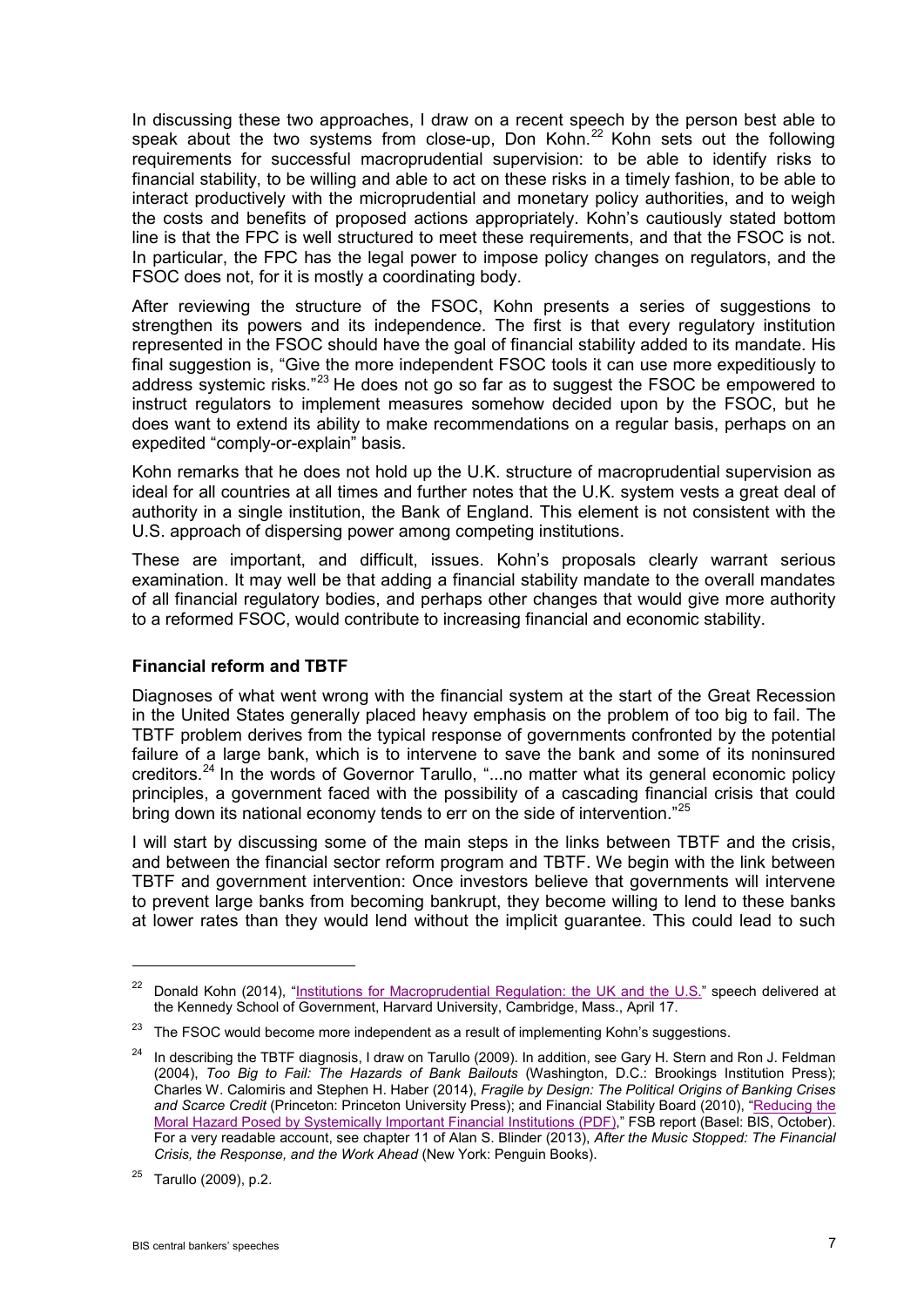banks becoming larger than optimal and to encouraging them to take more risks than they would absent expected government intervention to reduce the likelihood of their becoming bankrupt.

A great deal of empirical work has attempted to measure the premium – in terms of a lower cost of financing – that the large banks typically receive. The results vary, but a representative set of estimates – that of the International Monetary Fund in its April 2014 issue of the *Global Financial Stability Report* – reports that in 2013 their estimates of the premium were approximately 15 basis points in the United States, 25–60 basis points in Japan, 20–60 basis points in the United Kingdom, and 60–90 basis points in the euro area.<sup>[26](#page-7-0)</sup> The estimated premium in the United States was higher at the height of the financial crisis, and has been declining since then in response to the significant steps made in the regulatory reform agenda.

Do large banks, with lower costs of financing, take bigger risks? The empirical relationship between bank size and their risk-taking has been examined by Laeven, Ratnovski, and Tong, who find that "large banks tend to have lower capital ratios, less stable funding, more market-based activities, and (to) be more organizationally complex than small banks."<sup>[27](#page-7-1)</sup> From this they conclude that "[l]arge banks are riskier, and create more systemic risk, when they have lower capital and less-stable funding. [They] create more systemic risk (but are not individually riskier) when they engage more in market-based activities or are more organizationally complex." [28](#page-7-2)

The key to these results is the recognition that banks have several sources of financing, and that the more they rely on market interest rate-sensitive short-term funding, the less stable they are likely to be. Organizational complexity is certainly an issue: Maintaining managerial control, especially risk control, in a multi-activity bank, where individual rewards may be massive, is extremely difficult – think for instance of Baring's in the late 1990s, or Societe Generale, or the so-called London Whale at JPMorgan Chase. Strong risk management is essential but faces the hurdle of the structural incentives for risk-taking implied by limited liability for individuals and by what may be a human proclivity to take risks.<sup>[29](#page-7-3)</sup> But of course, banks that are heavily consumer deposit financed also fail from time to time, as a result of bad lending decisions.

It could be that large banks can finance themselves more cheaply because they are more efficient, that is, that there are economies of scale in banking. For some time, the received wisdom was that there was no evidence of such economies beyond relatively modest-sized banks, with balance sheets of approximately \$100 billion. More recently, several papers have found that economies of scale may continue beyond that level. For example, the title of a paper by Joseph Hughes and Loretta Mester, "Who Said Large Banks Don't Experience Scale Economies? Evidence from a Risk-Return Driven Cost Function<sup>"[30](#page-7-4)</sup> suggests that large institutions may be better able to manage risk more efficiently because of "technological advantages, such as diversification and the spreading of information...and other costs that do

<span id="page-7-0"></span><sup>&</sup>lt;sup>26</sup> International Monetary Fund (2014), [Global Financial Stability Report](http://www.imf.org/external/pubs/ft/gfsr/) (Washington, D.C.: IMF, April), chapter 3.

<span id="page-7-1"></span><sup>&</sup>lt;sup>27</sup> Luc Laeven, Lev Ratnovski, and Hui Tong (2014), ["Bank Size and Systemic Risk \(PDF\),"](http://www.imf.org/external/pubs/ft/sdn/2014/sdn1404.pdf) International Monetary Fund Staff Discussion Note 1404, May.

<span id="page-7-2"></span> $28$  Large banks also hold less capital than small banks because they are more diversified – for example, small U.S. banks have larger geographical concentrations and larger single-name concentrations than larger banks.

<span id="page-7-3"></span><sup>&</sup>lt;sup>29</sup> In this regard one cannot fail to be impressed by the fact that in countries with a death penalty for corruption, some people appear nonetheless to be willing to take the chance of becoming rich illegally.

<span id="page-7-4"></span><sup>&</sup>lt;sup>30</sup> See Joseph P. Hughes and Loretta J. Mester (2011), "Who Said Large Banks Don't Experience Scale [Economies? Evidence from a Risk-Return-Driven Cost Function \(PDF\),](http://www.philadelphiafed.org/research-and-data/publications/working-papers/2011/wp11-27.pdf)" working paper 11–27 (Philadelphia: Federal Reserve Bank of Philadelphia, July).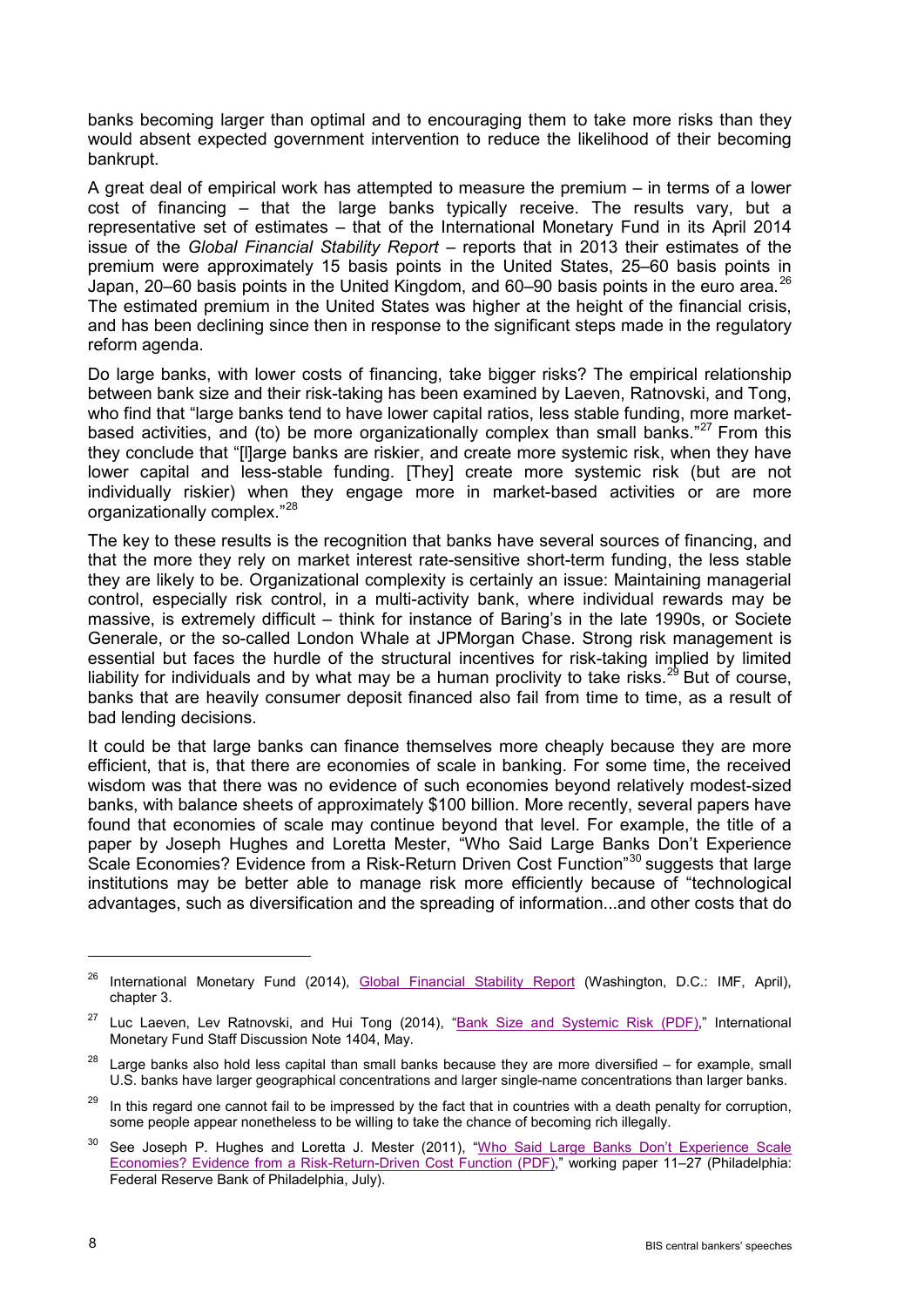not increase proportionately with size." That said, these authors conclude that "[W]e do not know if the benefits of large size outweigh the potential costs in terms of systemic risk that large scale may impose on the financial system." They add that their results suggest that "strict size limits to control such costs will likely not be effective, since they work against market forces..."

The TBTF theory of why large banks are a problem has to contend with the history of the Canadian and Australian banking systems. Both these systems have several very large banks, but both systems have been very stable – in the Canadian case, for 150 years.  $31$ Beck, Demirguc-Kunt, and Levine (2003) examined the impact of bank concentration, bank regulation, and national institutions on the likelihood of a country suffering a financial crisis and concluded that countries are less likely to suffer a financial crisis if they have (1) a more concentrated banking system, (2) fewer entry barriers and activity restrictions on bank activity, and (3) better-developed institutions that encourage competition throughout the economy.<sup>[32](#page-8-1)</sup> The combination of the first finding with the other two appears paradoxical, but the key barrier to competition that was absent in Canada was the prohibition of nationwide branch banking, a factor emphasized by Calomiris and Haber in their discussion of the Canadian case.<sup>[33](#page-8-2)</sup> In addition, I put serious weight on another explanation offered in private conversation by a veteran of the international central banking community, "Those Canadian banks aren't very adventurous," which I take to be a compliment.  $34$ 

Why is the TBTF phenomenon so central to the debate on reform of the financial system? It cannot be because financial institutions never fail. Some do, for example, Lehman Brothers and the Washington Mutual failed in the Great Recession. Other banks were merged out of existence, often at very low prices, with the FDIC managing the resolution process. Banks in the United Kingdom and in Europe failed during the Great Recession. It cannot be because equity-holders never lose in bank crises. It could be because until now, bond holders in large banks rarely have lost significantly in crises – rather, for fear of contagion, they ended up being protected by the government.

Almost certainly, TBTF is central to the debate about financial crises because financial crises are so destructive of the real economy. It is also because the amounts of money involved when the central bank or the government intervenes in a financial crisis are extremely large, even though the final costs to the government, including the central bank, are typically much smaller. In some cases, governments and central banks even come out slightly ahead after the crisis is over and the banks have been sold back to the private sector. Another factor may be that the departing heads of some banks that failed or needed massive government assistance to survive nonetheless received very large retirement packages.

One can regard the entire regulatory reform program, which aims to strengthen the resilience of banks and the banking system to shocks, as dealing with the TBTF problem by reducing the probability that any bank will get into trouble. There are, however, some aspects of the financial reform program that deal specifically with large banks. The most important such measure is the work on resolution mechanisms for SIFIs, including the very difficult case of

<span id="page-8-0"></span><sup>&</sup>lt;sup>31</sup> If this lecture had been delivered in 2005, I would have added the British banking system to the above list. This is evidence that the regulatory structure also matters.

<span id="page-8-1"></span><sup>&</sup>lt;sup>32</sup> Thorsten Beck, Asli Demirguc-Kunt, and Ross Levine (2003), ["Bank Concentration and Crises \(PDF\),](http://www.nber.org/papers/w9921.pdf)" National Bureau of Economic Research working paper no. 9921 (Cambridge, Mass.: NBER, August).

<span id="page-8-2"></span> $33$  Calomiris and Haber (2014), pp. 305-11.

<span id="page-8-3"></span> $34$  This comment pushes one in the direction of supporting the Volcker rule and other restrictions on commercial banks undertaking capital market activities. One criticism of the Volcker rule is that two of the key failed institutions in the recent financial crisis – Bear-Stearns and Lehman Brothers – were not banks. It is hard to see why this fact suggests that permitting commercial banks to combine their activities with those of investment banks would be a stabilizing factor for the banking system.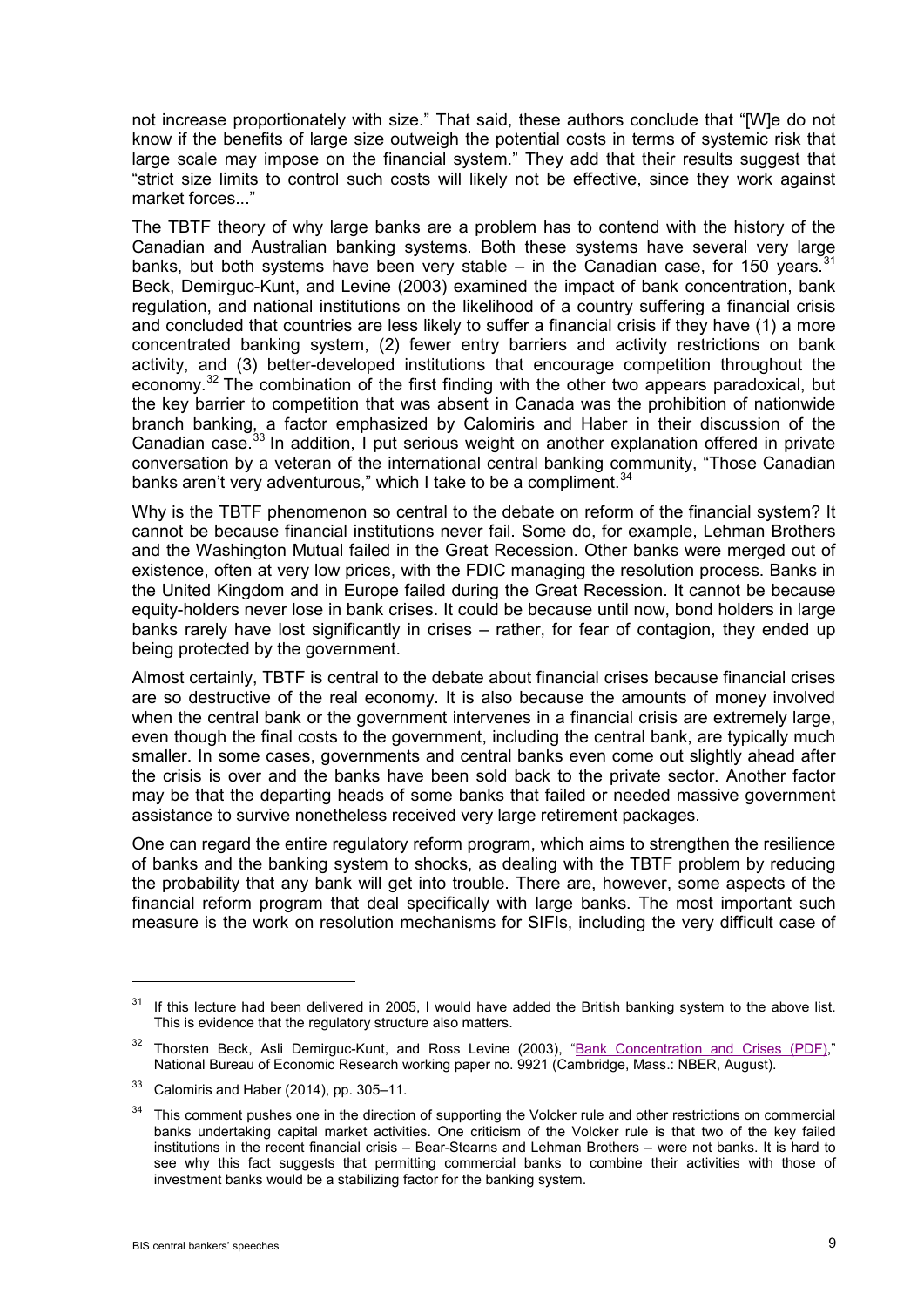G-SIFIs. In the United States, the Dodd-Frank Act has provided the FDIC with the Orderly Liquidation Authority (OLA) – a regime to conduct an orderly resolution of a financial firm if the bankruptcy of the firm would threaten financial stability. And the FDIC's single-point-ofentry approach for effecting a resolution under the new regime is a sensible proposed implementation path for the OLA.

Closely associated with the work on resolution mechanisms is the living will exercise for SIFIs. In addition, there are the proposed G-SIB capital surcharges and macro stress tests applied to the largest BHCs (\$50 billion or more). Countercyclical capital requirements are also likely to be applied primarily to large banks. Similarly the Volcker rule, or the Vickers rules in the United Kingdom or the Liikanen rules in the euro zone, which seek to limit the scope of a bank's activities, are directed at TBTF, and I believe appropriately so.

What about simply breaking up the largest financial institutions? Well, there is no "simply" in this area. At the analytical level, there is the question of what the optimal structure of the financial sector should be. Would a financial system that consisted of a large number of medium-sized and small firms be more stable and more efficient than one with a smaller number of very large firms? That depends on whether there are economies of scale in the financial sector and up to what size of firm they apply – that is to say it depends in part on why there is a financing premium for large firms. If it is economies of scale, the market premium for large firms may be sending the right signals with respect to size. If it is the existence of TBTF, that is not an optimal market incentive, but rather a distortion. What would happen if it was possible precisely to calculate the extent of the subsidy or distortion and require the bank to pay the social cost of the expansion of its activity?<sup>[35](#page-9-0)</sup> This could be done either by varying the deposit insurance rate for the bank or by varying the required capital ratios for SIFIs to fit each bank's risk profile and structure. This, along with measures to strengthen large banks, would reduce the likelihood of SIFI failure – but could not be relied upon to prevent all failures.

Would breaking up the largest banks end the need for future bailouts? That is not clear, for Lehman Brothers, although a large financial institution, was not one of the giants – except that it was connected with a very large number of other banks and financial institutions. Similarly, the savings and loan crisis of the 1980s and 1990s was not a TBTF crisis but rather a failure involving many small firms that were behaving unwisely, and in some cases illegally. This case is consistent with the phrase, "too many to fail." Financial panics can be caused by herding and by contagion, as well as by big banks getting into trouble.

In short, actively breaking up the largest banks would be a very complex task, with uncertain payoff.

# **The bottom lines**

The United States is making significant progress in strengthening the financial system and reducing the probability of future financial crises. In particular

- By raising capital and liquidity ratios for SIFIs, and through the active use of stress tests, regulators and supervisors have strengthened bank holding companies and thus reduced the probability of future bank failures.
- Work on the use of the resolution mechanisms set out in the Dodd-Frank Act, based on the principle of a single point of entry, holds out the promise of making it possible to resolve banks in difficulty at no direct cost to the taxpayer – and in any event at a lower cost than was hitherto possible. However, work in this area is less advanced than the work on raising capital and liquidity ratios.

<span id="page-9-0"></span> $35$  See footnote 6 above.